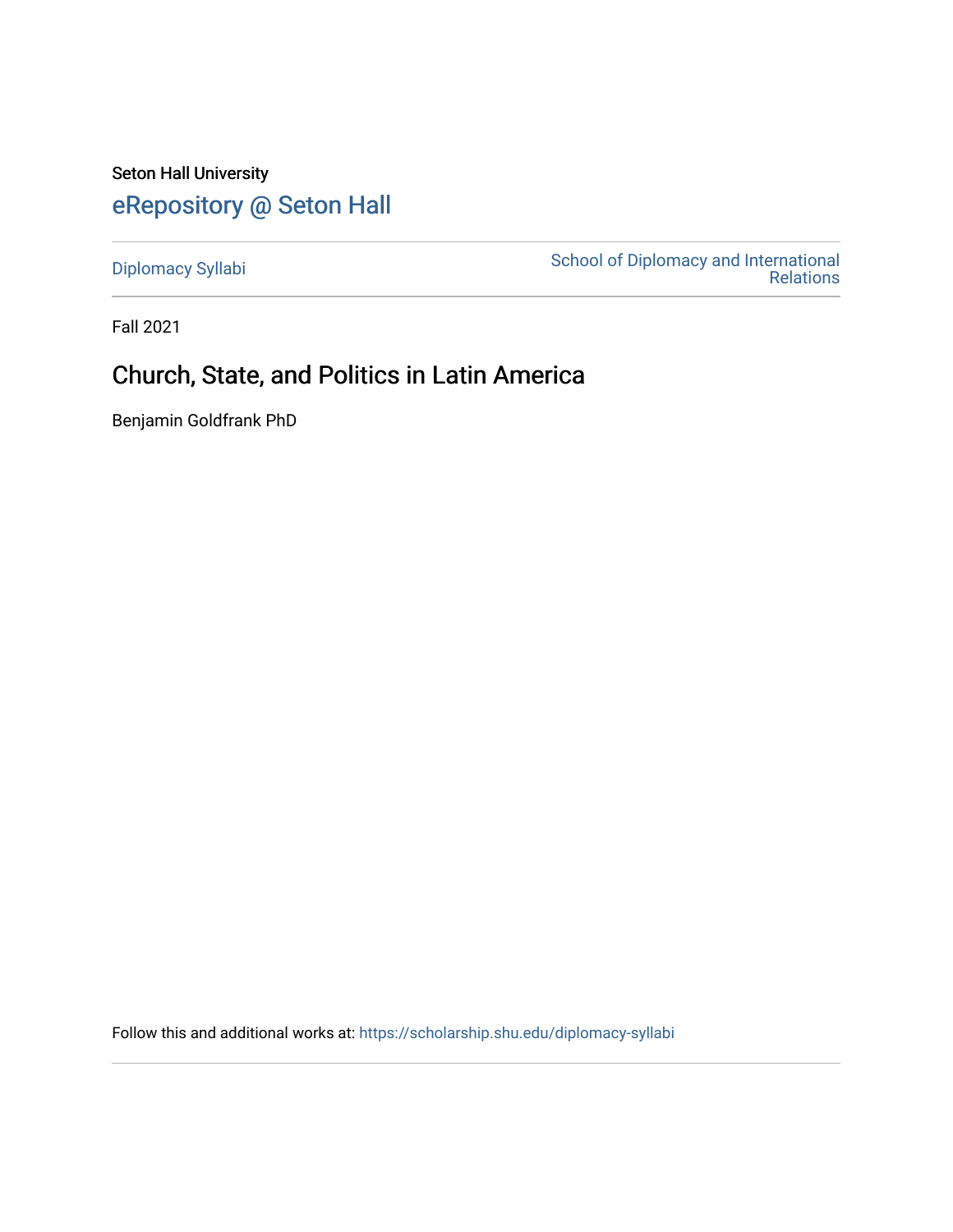# **Seton Hall University: Fall 2021 DIPL 3850 / Core 3850: Church, State, and Politics in Latin America** Tuesdays & Thursdays, 9:30-10:45 (AA) & 11:00-12:15 (AB), Muscarelle Hall 208

#### Professor: Benjamin Goldfrank

Student Hours: Thursdays,  $2:00 - 5:00$ , and by appointment (in person or Zoom) Phone: 973-275-2095 Email: benjamin.goldfrank@shu.edu

#### Course Summary:

This course has two central objectives: 1) to provide students with an understanding of the evolving role of religion in Latin American politics, with <sup>a</sup> primary emphasis on the role of Catholicism and the Catholic Church from the period of the Second Vatican Council until the present; and 2) to provide students an opportunity to reflect on the normative questions of how religious beliefs and religious institutions should affect politics and of how different political systems and state policies should affect the practice of religion. The major themes, to be examined through both Catholic and non-Catholic perspectives, include the institutional relationship between the Catholic Church and the state, the different political expressions of Catholicism (from those inspired by Liberation Theology to supporters of Christian Democratic or Conservative political parties), the persecution of the Church under certain authoritarian regimes and the Catholic response, the rise of religious and political <sup>p</sup>luralism, and the role of religion in contemporary politics and public policy.

# Requirements and Grading:

1 . Class Participation (25 percen<sup>t</sup> of course grade): Students are expected to attend all class sessions, to read the assigned materials prior to class, and to take par<sup>t</sup> actively in class discussions and activities to the best of their ability and current circumstances. The quality of the discussion will largely depend on your preparation.

2. Two essays based on the readings (20 percen<sup>t</sup> each), each 4-5 pages.

3. In-class presentation (15 percent) and essay (20 percent) on <sup>a</sup> topic of your choice, 5-<sup>7</sup> pages, after consultation with the professor.

Evaluation of assignments will be based on the students' abilities to convey their understanding and critical analysis of the course material and to presen<sup>t</sup> their own ideas.

# Important Notes:

# **Academic Integrity**

Plagiarism and other forms of academic dishonesty will be reported to the administration and may result in <sup>a</sup> lowered or failing grade for the course. See university and school standards for academic conduct here:

< https://www.shu.edu/student-life/upload/Student-Code-of-Conduct.pdf>

<http://www.shu.edu/academics/diplomacv/academic-conduct.cfm<sup>&</sup>gt;

Resources for academic integrity are on the course Blackboard page.

Use of electronic devices for non-class purposes is not appropriate during class time. It distracts other students and the professor and will result in <sup>a</sup> lowered grade.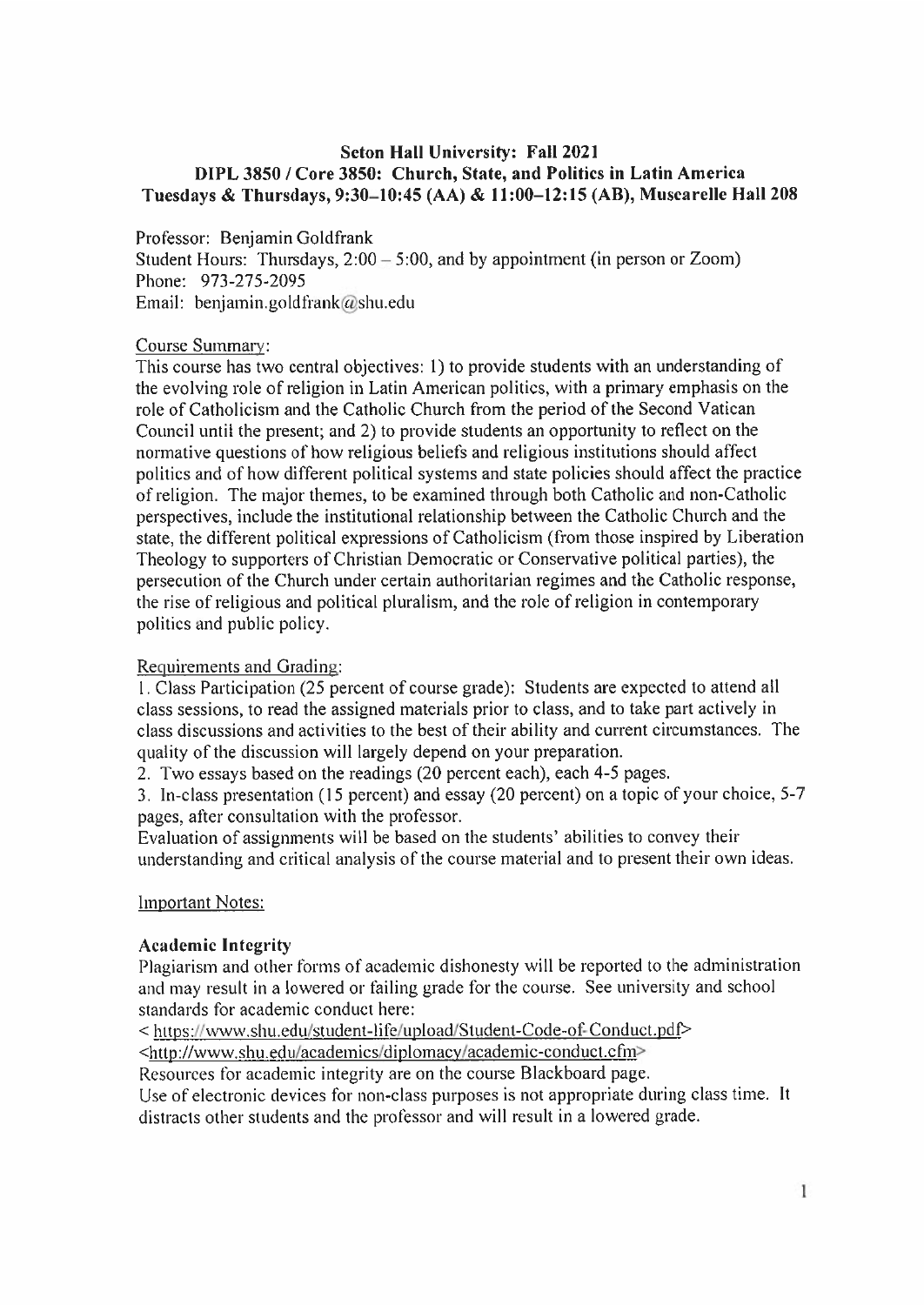# Citation Style

Papers should utilize one of the Chicago Manual of Style citation formats: Author-Date (highly preferable) or Notes and Bibliography. See guidelines on Blackboard.

# Late or Incomplete Assignments

Students who anticipate not being able to complete an assignment on time should inform me as soon as possible. Absent prior communication, failure to complete an assignment on its due date will result in <sup>a</sup> grade penalty by one-third letter grade per day (i.e., an <sup>A</sup> assignment turned in one day late is an  $A-$ , two days late a  $B+$ , etc.) except in cases of medical/family emergency or COVID-related issues. See COVID Ground Rules.

# COVID Ground Rules

We're still in a global pandemic. Times are tough. If you tell me you are struggling or anxious, I will understand. No judgment. If you have to miss <sup>a</sup> class, need extra help, or more time on an assignment, <sup>p</sup>lease let me know. I will work with you. You do not owe me personal information about your health (mental or physical) or living circumstances. If I can'<sup>t</sup> help you, <sup>I</sup> may know someone who can. Many campus resources (both virtual and in-person) are available. More than ever, communication is key this semester. <sup>I</sup> will try my best and <sup>I</sup> hope you will be able to try your best as well. I will cut you some slack, provided you communicate with me. And <sup>I</sup> expec<sup>t</sup> you to cut me some slack, too.

# Coronavirus Safety

As of right now, our mask mandate is mandatory for indoors (unless you're alone or eating) and in effect until further notice. No mask, no class. Updates can be found here: https://www.shu.edu/health-intervention-communication/

# **CAPS**

As par<sup>t</sup> of our commitment to the health and well-being of all students, Seton Hall University'<sup>s</sup> Counseling and Psychological Services (CAPS) offers initial assessments, counseling, crisis intervention, consultation, and referral services to the SHU community. The CAPS office is located on the second floor of Mooney Hall, room 27. Appointments can be made in-person or by calling 973-761-9500 during regular business hours, Monday-Friday, 8:45 <sup>a</sup>.m. - 4:45 <sup>p</sup>.m. In case of <sup>a</sup> psychological emergency, call CAPS (973-761-9500) at any time to speak to <sup>a</sup> crisis counselor. For more information, please visit: https://www.shu.edu/counseling-psvchologicalservices/index.cfm

# Disability Services Statement

It is the policy and practice of Seton Hall University to promote inclusive learning environments. If you have <sup>a</sup> documented disability you may be eligible for reasonable accommodations in compliance with University policy, the Americans with Disabilities Act, Section 504 of the Rehabilitation Act, and/or the New Jersey Law against Discrimination. Please note, students are not permitted to negotiate accommodations directly with professors. To reques<sup>t</sup> accommodations or assistance, <sup>p</sup>lease self-identify with the Office for Disability Support Services (DSS), Duffy Hall, Room 67 at the beginning of the semester. For more information or to register for services, contact DSS at (973) 313-6003 or by e-mail at  $DSS@shu.edu$ .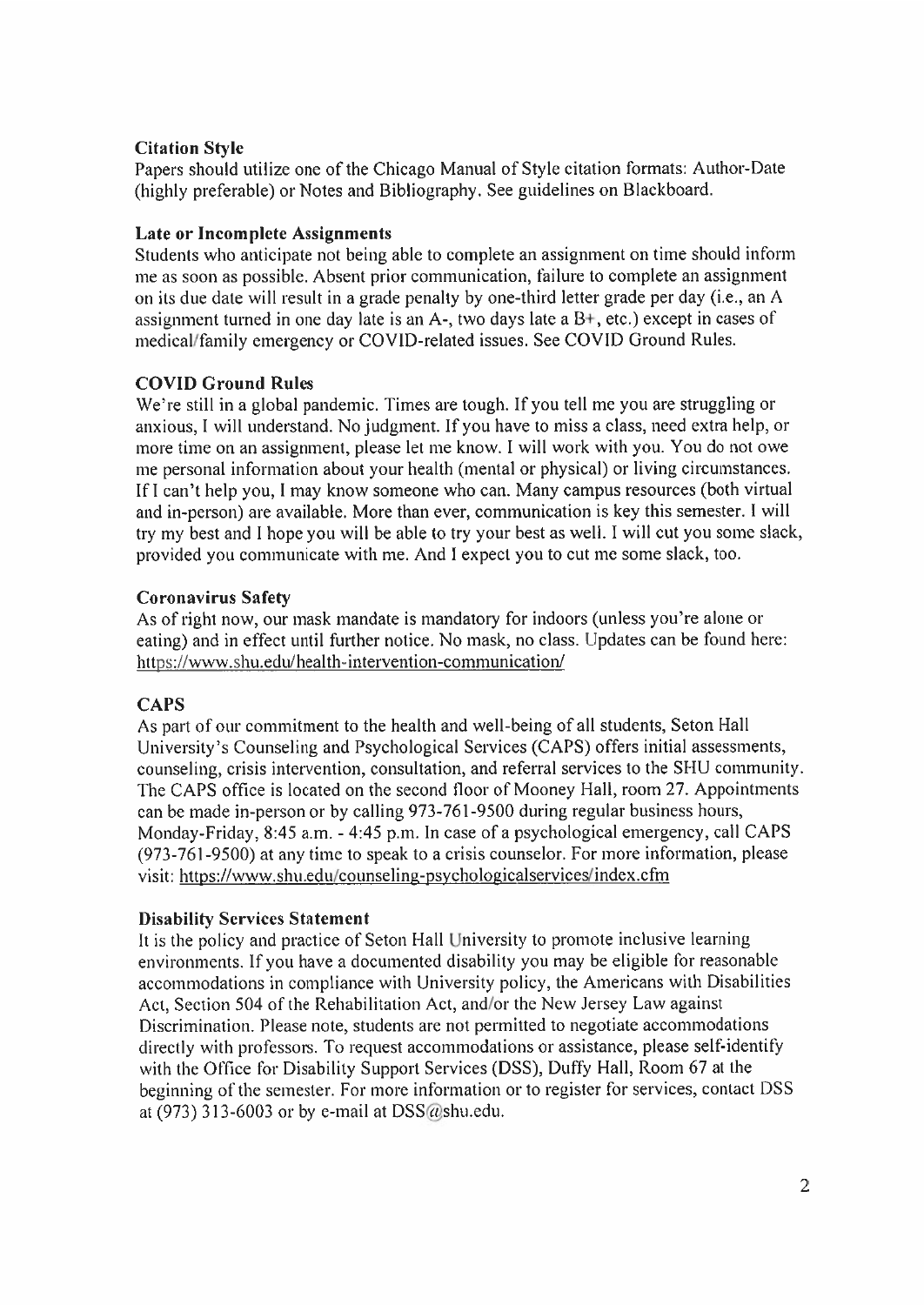Required Readings:

All readings are on Blackboard. Readings marked with \* are recommended.

# Week 1: Tue,  $8/31$ , Thu  $9/2$  – Religion and Politics until the 1960s (and Today)

Eduardo Campos Lima, "Black Lives Matter is inspiring demonstrations all over Latin America," *America Magazine* (June 22, 2020)

https://www.americamagazine.org/politics-societv/2020/06/22/black-lives-mattermovement-latin-america-protests

- Eduardo Campos Lima, "As Covid-19 crisis grows, Latin America's basic ecclesial communities step up to help," *America Magazine* (June 8, 2020) https://www.americamagazine.org/politics-societv/202Q/05/04/covid-19-crisisgrows-latin-americas-basic-ecclesial-communities-step
- Sharon Kuruvilla, "Catholicism's Civil War Spills Into Bolivia," *Foreign Policy* (Dec. 1, 2019: 4 pgs.).
- Tom Phillips, "Even <sup>a</sup> priest in Brazil is not spared rage of Bolsonaro supporters," *The Guardian* (Aug. 5, 2021: 5 pages).
- Jeffrey Gorsky, "How Racism Was First Officially Codified in <sup>15</sup>th-Century Spain," *Atlas Oscura* (Dec. 22, 2016)

https://www.atlasobscura.com/articles/how-racism-was-first-officiallv-codified-in-15thcentury-spain

- David Tombs, "Part 1: Power and Privilege 1492-1959," *Latin American Liberation Theology* (2002: 3-64).
- Richard Gribble, "Anti-Communism, Patrick Peyton, CSC and the C.I.A.," *Journal of Church & State* (2003: 535-558).

# **Week 2: Tue 9/7, Thu 9/9 - Vatican II, Medellin, and Evolving Catholicism**

- David Tombs, "Chapter 4: Reform and Renewal, 1960-1965," *Latin American Liberation Theology* (2002: 67-86).
- Matthew O'Meagher, "Before Liberation Theology: Catholicism, Development, and the Christian Revolution in Latin America, 1959-68," *Journal of Iberian and Latin American Studies* (Dec 1997: 55-71).
- CELAM (Conference of Latin American Bishops), *The Church in the Present-Day Transformation of Latin America in the Light of the Council: Medellin Conclusions* (1968/1970: 57-68).
- Mary Roldan, "Accion Cultural Popular, Responsible Procreation, and the Roots of Social Activism in Rural Colombia," *Latin American Research Review* (2014: 27-44).

# **Week 3: Tue 9/14, Thu 9/16 -Christian Democratic Political Parties**

- Andrew J Kirkendall, "Paulo Freire, Eduardo Frei, Literacy Training and the Politics of Consciousness Raising in Chile, 1964 to 1970," *Journal of Latin American Studies* (Nov 2004: 687-717).
- Scott Mainwaring, "The Transformation and Decline of Christian Democracy in Latin America," in Mainwaring and Scully, eds., *Christian Democracy in Latin America: Electoral Competition and Regime Conflicts* (2003: 364-383).
- Luis Felipe Mantilla, "Scripture, structure and the formation of Catholic parties: The case of Venezuela," *Party Politics* (Sept 2012: 369-390).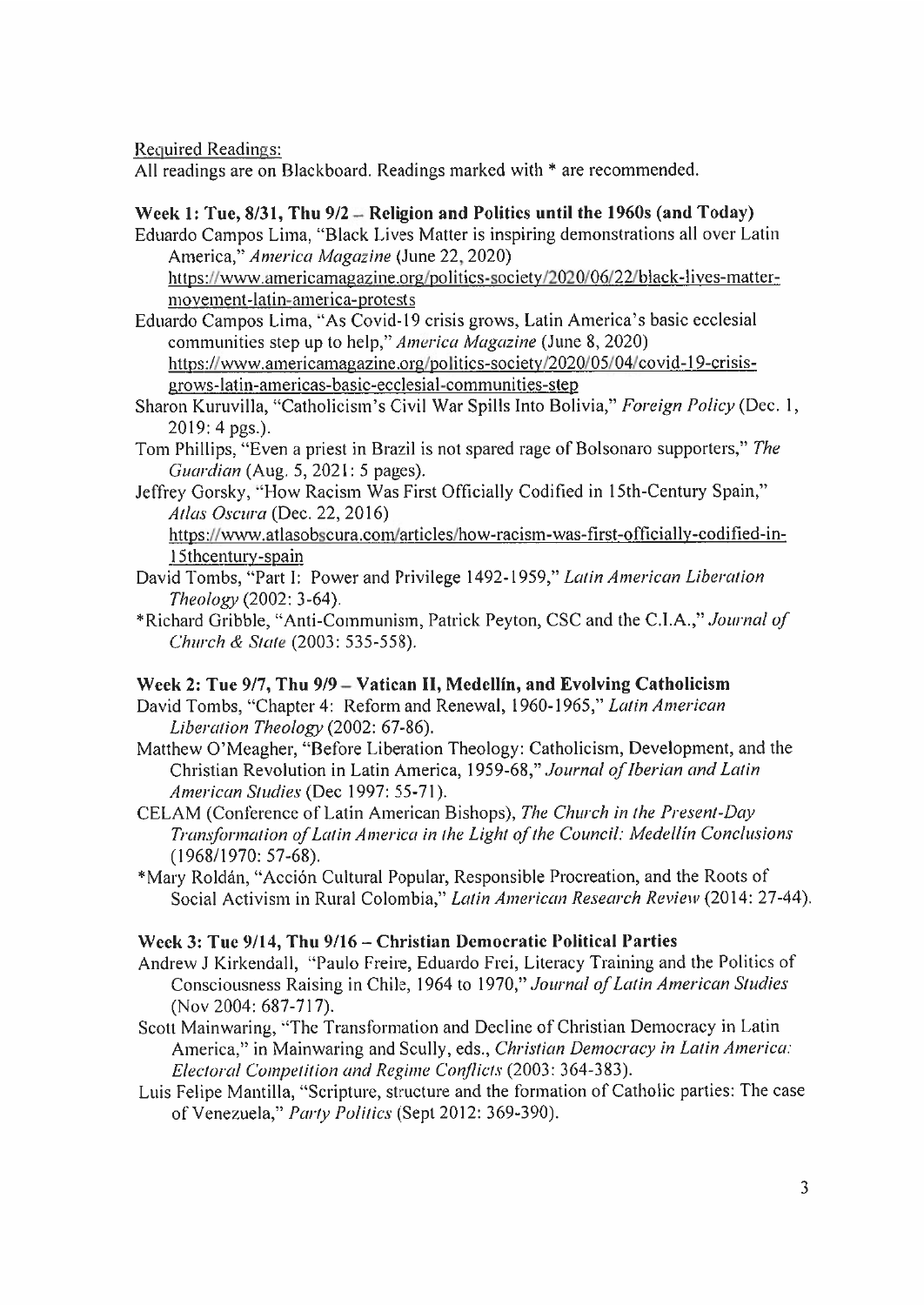#### **Week** 4: **Tue 9/21, Thu 9/23** -**Liberation Theology and its Detractors**

Paulo Freire, "Conscientisation" *CrossCurrents,* (Spring 1974: 23-31).

Hosffman Ospino and Rafael Luciani, "How Latin America influenced the entire Catholic Church," *America Magazine* (September 3, 2018).

Archbishop Marcos McGrath, "Ariel or Caliban?" *Foreign Affairs* (Oct 1973: 75-95).

- George Weigel, Selections from *Witness to Hope: The Biography of Pope John Paul II* (1999: 281-290; 440-444; 457-459).
- \*Cardinal Joseph Ratzinger, "Liberation Theology," in Alfred Hennelly, ed., *Liberation Theology: A Documentary History* (1984/1990: 367-374).
- \*Gustavo Gutierrez, "Notes for <sup>a</sup> Theology of Liberation," *Theological Studies,* 31:2 (1970: 243-261).
- \*Jean-Bertrand Aristide, "The Church in Haiti Land of Resistance," *Caribbean Quarterly* (March 1991: 108-113).
- **Week 5: Tue 9/28, Thu 9/30 - Father Camilo Torres and "Revolutionary Priests" \*\*Essay #1 is due on Thursday for Peer Review\*\***
- Gerald Theisen, "The Case of Camilo Torres Restrepo," Journal of Church & State 301 (1974: 300-316).
- Camilo Torres, "Crossroads of the Church in Latin America," "Platform of the United Front of the Colombian People," "Why I Am Not Participating in Elections," "Message to Christians," \*"The Platform and the Revolution," "Message to the Students," and \*"Message to Colombians from the Mountains," and Latin American Priests, "Latin America: Lands of Violence," in *Revolutionary Priest: The Complete Writings and Messages of Camilo Torres*(1971: 327-334, 306-310, 364-369, 400- 405, 425-427, 442-446).
- Daniel Levine and Alexander Wilde, "The Catholic Church, 'Politics,' and Violence: The Colombian Case," *The Review of Politics* (Apr 1977: 220-249).
- \*Michael Dodson, "The Christian Left in Latin American Politics," *Journal of Interamerican Studies and World Affairs* (Feb 1979: 45-68).

#### **Week 6: Tue 10/5, Thu 10/7 - Dictatorships and Human Rights Abuses**

- Mario Aguilar, "Cardinal Raúl Silva Henríquez, the Catholic Church, and the Pinochet Regime, 1973-1980: Public Responses to <sup>a</sup> National Security State," *The Catholic Historical Review* (Oct 2003: 712-731).
- Anthony Gill, "Rendering Unto Caesar?: Religious Competition and Catholic Political Strategy in Latin America, 1962 -1979," *American Journal of Political Science* 38 (May 1994: 403-425).
- Benjamin Goldfrank and Nicholas Rowell, "Church, State, and Human Rights in Latin America," *Politics, Religion, and Ideology* (March 2012: 25-51).
- \*Maria Soledad Catoggio, "Religious Beliefs and Actors in the Legitimation of Military Dictatorships in the Southern Cone, 1964 1989," *Latin American Perspectives* (Nov 2011: 25-37).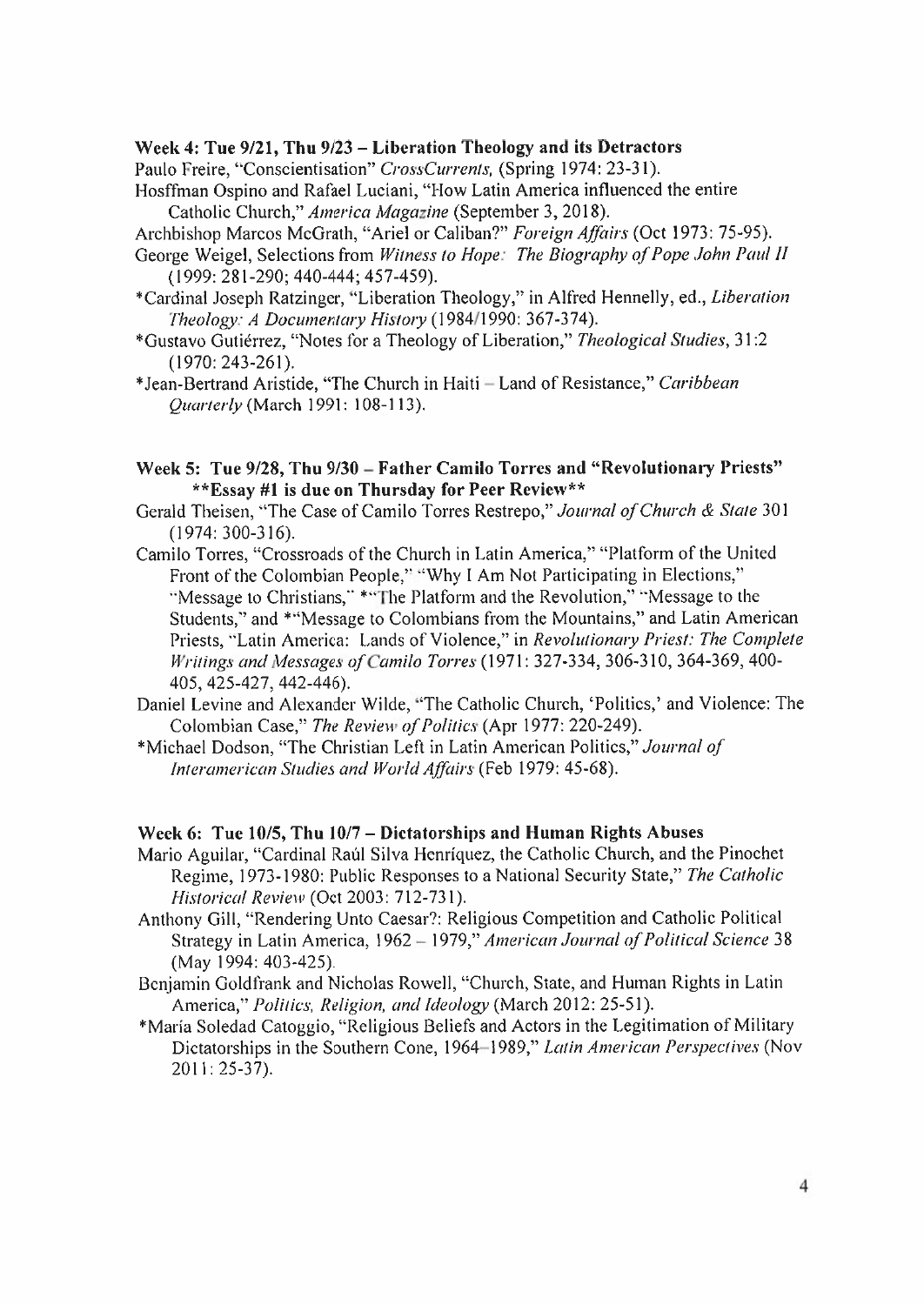#### **Week 7: Thu 10/14 - Archbishop Romero & El Salvador'<sup>s</sup> Civil War (Movie: "Romero")**

Archbishop Oscar Romero, "The Last Sermon" (1980: 4 pgs.).

Melissa Vida, "One year after his canonization, is St. Oscar Romero still 'the people'<sup>s</sup> saint' in El Salvador?" *America Magazine* (Oct. 14, 2019: 6 pgs.).

- Elizabeth Jean Wood, "The Puzzle of Insurgent Collective Action," *Insurgent Collective Action and Civil War in El Salvador* (2003: 1-30).
- Jose Antonio Lucero, "Friction, Conversion, and Contention: Prophetic Politics in the Tohono O'odham Borderlands," *Latin American Research Review* (2014: 169-184).

#### **Week 8: Tue 10/19, Thu 10/21 -The Rise (or Rebirth) of Religious Pluralism**

- Morello SJ, Gustavo, Catalina Romero, Hugo Rabbia, and Nestor Da Costa, "An Enchanted Modernity: Making Sense of Latin America's Religious Landscape." Critical Research on Religion 5:3 (2017: 308-26).
- R. Andrew Chesnut, "Conservative Christian Competitors: Pentecostals and Charismatic Catholics in Latin America'<sup>s</sup> New Religious Economy," *SAIS Review of International Affairs* (Winter-Spring 2010: 91-103).
- Cody Weddle, "Latin American Catholics say 'personal' experiences boost evangelicals" *America Magazine* (May 2, 2018: 5 pgs.)
- Pick one (or more!) of the following:

\*John Burdick, "Why is the Black Evangelical Movement Growing in Brazil?" *Journal of Latin American Studies* (May 2005: 311-332).

\*Rachel Corr, "Conversion to Native Spirituality in the Andes: From Corpus Cristi to Inti Raymi," in Steigenga and Cleary, eds., *Conversion of <sup>a</sup> Continent: Contemporary ReligiousChange in Latin America* (2008: 174-198).

\*Jalane Schmidt, "The Antidote to Wall Street?: Cultural and Economic Mobilizations of Afro-Cuban Religions," *Latin American Perspectives* (May 2016: 163-185).

\*Nestor Da Costa, "Non-Affiliated Believers and Atheists in the Very Secular Uruguay," *Religions* (January 2020: <sup>1</sup>-13).

\*James Padilioni Jr., "<sup>A</sup> Miami *Mislerio*: Sighting San Martin de Porres at the Crossroads of Catholicism and Dominican Vodu," *U.S. Catholic Historian* (Spring 2020: 85-111).

\*Robert Brenneman, "Wrestling the Devil: Conversion and Exit from Central American Gangs," *Latin American Research Review* (2014: 112-128).

Timothy Steigenga and Edward Cleary, "Understanding Conversion in the Americas," in Steigenga and Cleary, eds., *Conversion of <sup>a</sup> Continent: Contemporary Religious Change in Latin America* (2008: 3-32).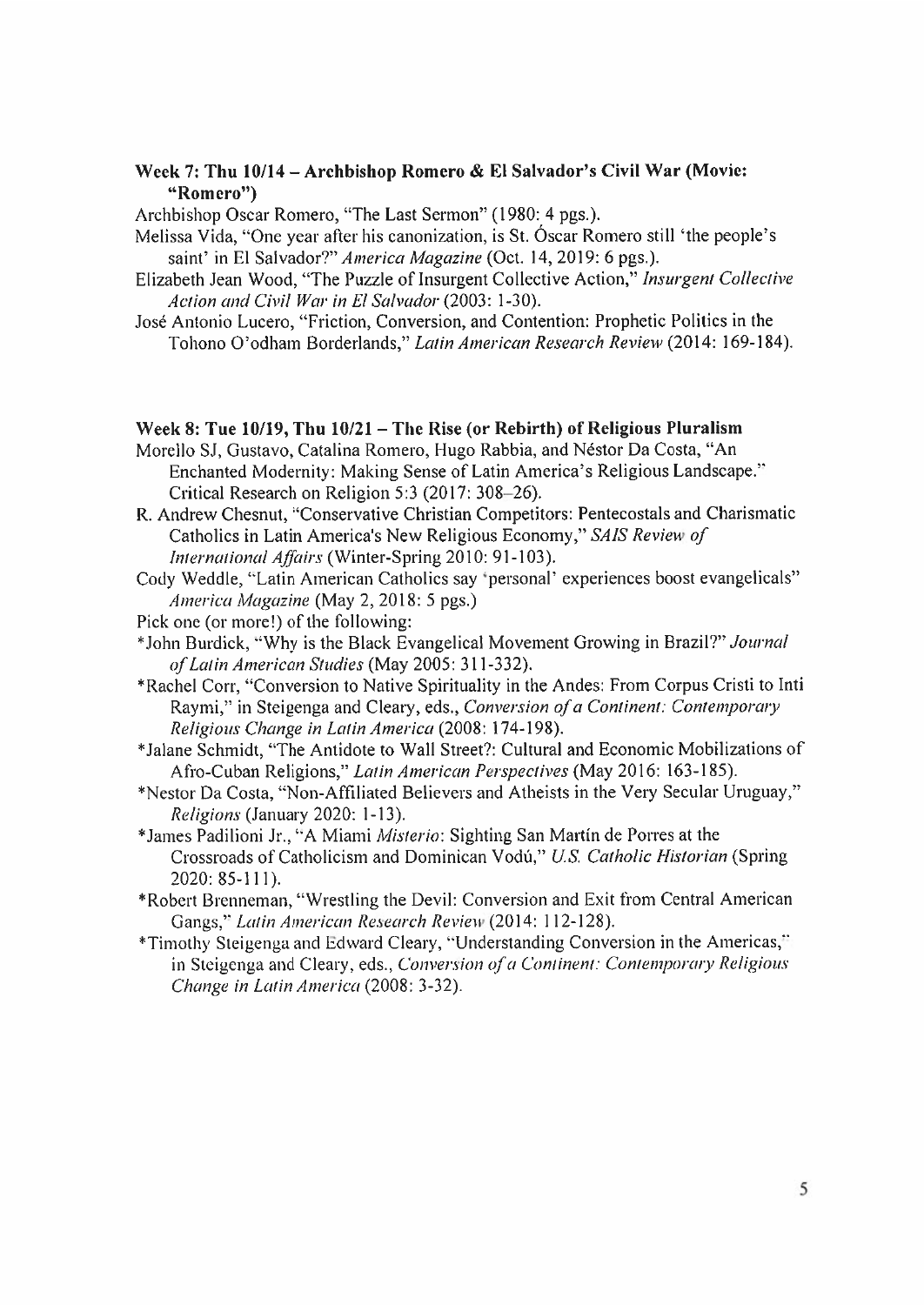#### **Week 9: Tue 10/26, Thu 10/28 - Religion and Contemporary Politics #1**

Daniel Philpott, "The Catholic Wave," *Journal of Democracy* (April 2004: 32-46). Emelio Betances, "The Catholic Church and Political Mediation in the Dominican

- Republic: <sup>A</sup> Comparative Perspective," *Journal of Church and State* (Spring 2004: 341-364).
- David Smilde and Coraly Pagan, "Christianity and Politics in Venezuela's Bolivarian Democracy: Catholics, Evangelicals and Political Polarization," in Smilde and Hellinger, eds., *Venezuela's Bolivarian Democracy: Participation, Politics, and Culture under Chavez* (2011: 1-26).
- \*Alfred Stepan, "Religion, Democracy, and the 'Twin Tolerations,'" *Journal of Democracy* (Oct 2000: 37-57).
- **Week 10: Tue 11/2, Thu 11/4 - Religion and Contemporary Politics #2 \*\*Essay #2 is due on Thursday for Peer Review\*\***
- Jennifer Scheper Hughes and Maria das Dores Campos Machado, "Spirits, Bodies, and Structures: Religion, Politics, and Social Inequality in Latin America," *Latin American Perspectives* (May 2016: 4-14).
- Cristian Parker, "Religious Pluralism and New Political Identities in Latin America," *Latin American Perspectives* (May 2016: 15-30).
- Taylor Boas, "The Electoral Representation of Evangelicals in Latin America," *Oxford Encyclopedia of Latin American Politics* (forthcoming; 30 pgs).
- Kirsten Weld, "Holy War: Latin America's Far Right," *Dissent* (Spring 2020: 57-65).
- Carlos GSM Smiderle and Wania AB Mesquita, "Political Conflict and Spiritual Battle: Intersections between Religion and Politics among Brazilian Pentecostals," *Latin American Perspectives* (May 2016: 85-103).
- Hector Martlnez-Ramlrez, "Pentecostal expansion and political activism in Puerto Rico," *Caribbean Studies* (January-June 2005: 113-147).

# **Week 11: Tue, 11/9, Thu 11/11 - Religion and Contemporary Politics #3**

- Daniel Levine, "What Pope Francis Brings to Latin America," CLALS Working Paper N. 11 (March 2016: 2-16).
- Alejandro Nava, "Barrio Music, Spirituality, and Social Justice in Latino Hip-Hop," *The Oxford Handbook of Latino Studies* (2020: 236-261).
- Artionka Capiberibe, "Reaching Souls, Liberating Lands: Cross-cultural Evangelical Missions and Bolsonaro's Government," *Brazilian Political Science Review* 15:2  $(2021: 1-22)$ .
- Javier Arellano-Yanguas, "Religion and Resistance to Extraction in Rural Peru: Is the Catholic Church Following the People?" *Latin American Research Review* (2014: 61-80).
- Frances Hagopian, "Latin American Catholicism in an Age of Religious and Political Pluralism: A Framework For Analysis," *Comparative Politics* (Jan 2008: 149-168).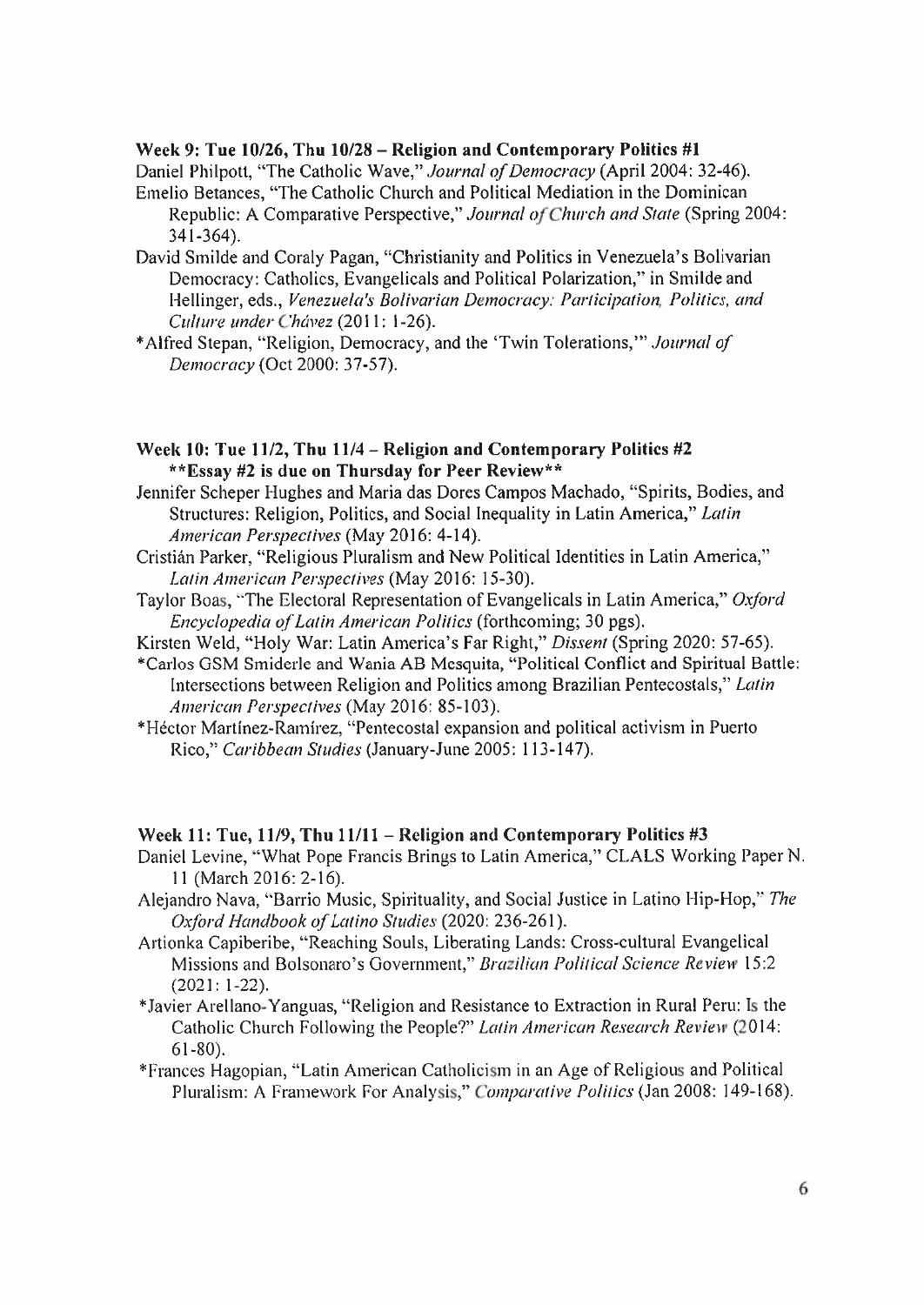#### **Week 12: Tue 11/16, Thu 11/18 - Religion and Contemporary Politics #4**

- Flavia Biroli and Mariana Caminotti, "The Conservative Backlash Against Gender in Latin America," *Politics & Gender* (March 2020: 1-6).
- Juan Vaggione, "The conservative uses of law: The Catholic mobilization against gender ideology," *Social Compass* (June 2020: 252-266).
- Javier Corrales, "The Expansion of LGBT Rights in Latin America and the Backlash," in *The Oxford Handbook of Global LGBT and Sexual Diversity Politics* (2020: 185- 199).
- Kate Kingsbury and Andrew Chesnut, "Not Just <sup>a</sup> Narcosaint: Santa Muerte as Matron Saint of the Mexican Drug War," *International Journal of Latin American Religions* (June 2020: 25-47).
- \*Gi\$ela Zaremberg, "Feminism and Conservativism in Mexico," *Politics & Gender* (March 2020: 19-25).
- \*Stephanie Rousseau, "Antigender Activism in Peru and Its Impact on State Policy," *Politics & Gender* (March 2020: 25-32).
- \*Any of the other articles noted by Biroli and Caminotti on the backlash against gender.

#### **Weeks 13-15: Tue 11/23, Tue 11/30, Thu 12/1, Tue 12/7, Thu 12/9 -Student Presentations**

#### **\*\*Essay #3 due Thursday, 12/16 by noon via Blackboard Safe Assign & hard copy\*\***

More Important Notes:

#### **Potentially Useful Websites**

Seton Hall Library Resource Guide (excellent): http://librarv.shu.edu/latam Daily News Round-Up in Latin America: http://latinamericadailvbriefing.blogspot.com/ Lots of Latin America links: http://lanic.utexas.edu/ Latin American News (focus on security and migration): https://adamisacson.com/

#### **Policy on Incompletes**

Incompletes will be <sup>g</sup>iven only in exceptional cases for emergencies. Students wishing to reques<sup>t</sup> <sup>a</sup> grade of Incomplete must provide documentation to suppor<sup>t</sup> the reques<sup>t</sup> accompanied by <sup>a</sup> Course Adjustment Form (available from the Diplomacy Main Office) to the professor before the date of the final examination. If the incomplete reques<sup>t</sup> is approved, the professor reserves the right to specify the new submission date for all missing coursework. Students who fail to submit the missing course work within this time period will receive <sup>a</sup> failing grade for all missing coursework and <sup>a</sup> final grade based on all coursework assigned. Any Incomplete not resolved within one calendar year of receiving the Incomplete or by the time of graduation (whichever comes first) automatically becomes an "FI" (which is equivalent to an F). It is the responsibility of the student to make sure they have completed all course requirements within the timeframe allotted. Please be aware that Incompletes on your transcript will impact financial aid and academic standing.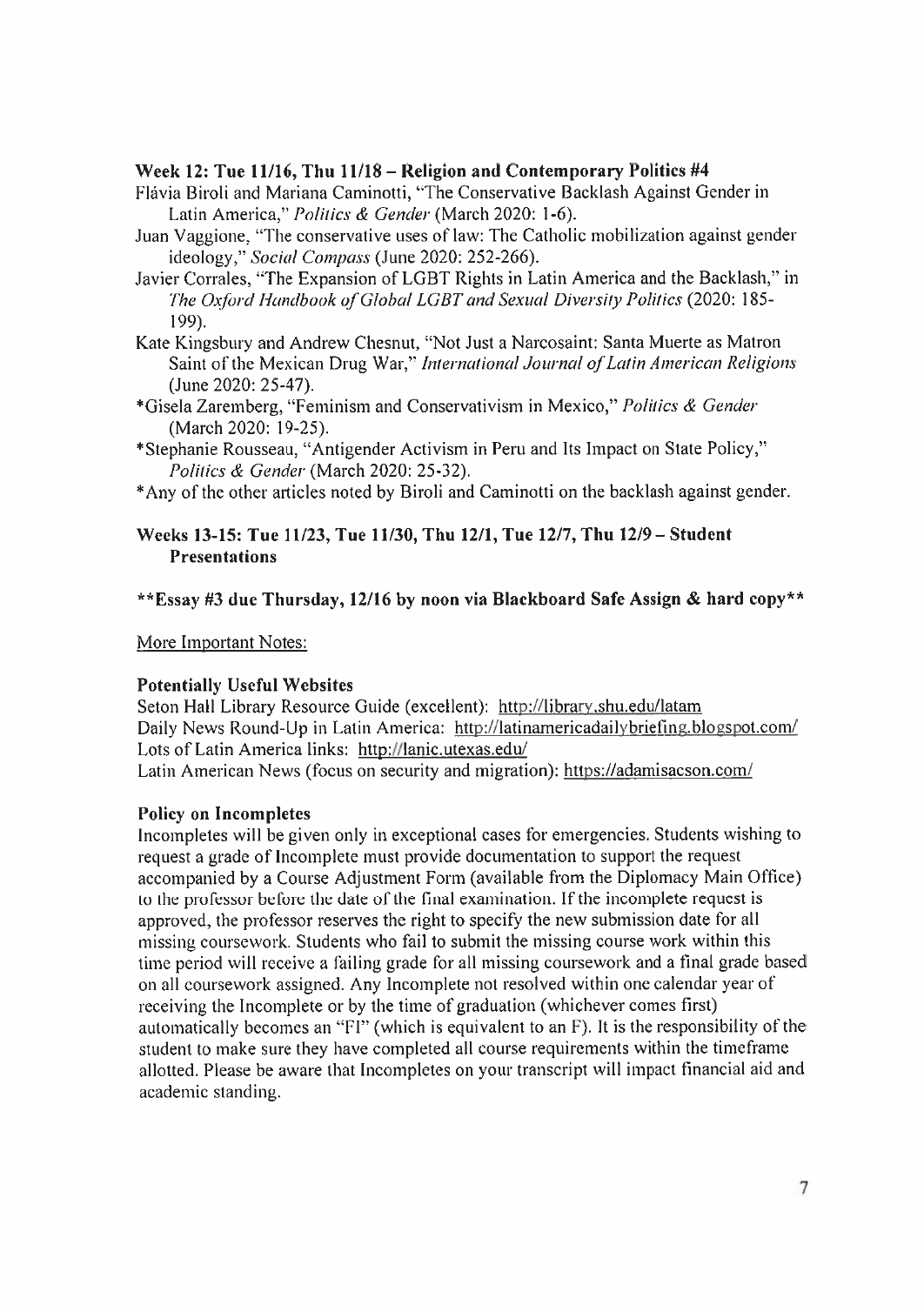# **Seton Hall University: Fall 2021 DIPL 3850 / Core 3850: Church, State, and Politics in Latin America** Tuesdays & Thursdays, 9:30-10:45 (AA) & 11:00-12:15 (AB), Muscarelle Hall 208

Professor: Benjamin Goldfrank

Student Hours: Thursdays,  $2:00 - 5:00$ , and by appointment (in person or Zoom) Phone: 973-275-2095 Email: benjamin.goldfrank@shu.edu

# Course Summary:

This course has two central objectives: 1) to provide students with an understanding of the evolving role of religion in Latin American politics, with <sup>a</sup> primary emphasis on the role of Catholicism and the Catholic Church from the period of the Second Vatican Council until the present; and 2) to provide students an opportunity to reflect on the normative questions of how religious beliefs and religious institutions should affect politics and of how different political systems and state policies should affect the practice of religion. The major themes, to be examined through both Catholic and non-Catholic perspectives, include the institutional relationship between the Catholic Church and the state, the different political expressions of Catholicism (from those inspired by Liberation Theology to supporters of Christian Democratic or Conservative political parties), the persecution of the Church under certain authoritarian regimes and the Catholic response, the rise of religious and political pluralism, and the role of religion in contemporary politics and public policy.

# Requirements and Grading:

1. Class Participation (25 percen<sup>t</sup> of course grade): Students are expected to attend all class sessions, to read the assigned materials prior to class, and to take par<sup>t</sup> actively in class discussions and activities to the best of their ability and current circumstances. The quality of the discussion will largely depend on your preparation.

2. Two essays based on the readings (20 percen<sup>t</sup> each), each 4-5 pages.

3. In-class presentation (15 percent) and essay (20 percent) on <sup>a</sup> topic of your choice, 5-<sup>7</sup> pages, after consultation with the professor.

Evaluation of assignments will be based on the students' abilities to convey their understanding and critical analysis of the course material and to presen<sup>t</sup> their own ideas.

Important Notes:

# **Academic Integrity**

Plagiarism and other forms of academic dishonesty will be reported to the administration and may result in <sup>a</sup> lowered or failing grade for the course. See university and school standards for academic conduct here:

<sup>&</sup>lt; https://www,shu.edu/student-life/upload/Student-Code-of-Conduct.pdf<sup>&</sup>gt;

<sup>&</sup>lt;http://www.shu.edu/academics/diplomacv/academic-conduct.cfm<sup>&</sup>gt;

Resources for academic integrity are on the course Blackboard page.

Use of electronic devices for non-class purposes is not appropriate during class time. It distracts other students and the professor and will result in <sup>a</sup> lowered grade.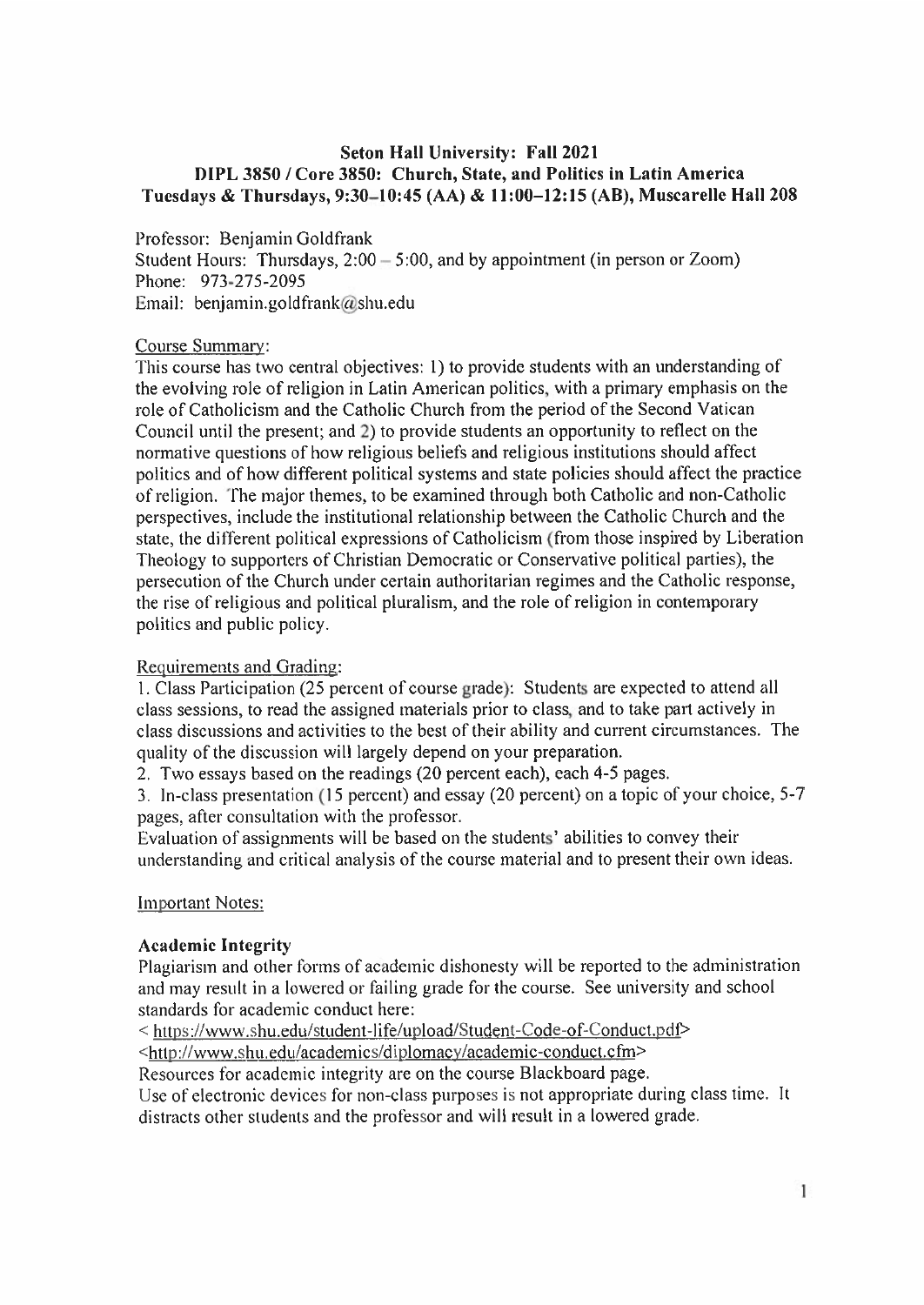# Citation Style

Papers should utilize one of the Chicago Manual of Style citation formats: Author-Date (highly preferable) or Notes and Bibliography. See guidelines on Blackboard.

# Late or Incomplete Assignments

Students who anticipate not being able to complete an assignment on time should inform me as soon as possible. Absent prior communication, failure to complete an assignment on its due date will result in <sup>a</sup> grade penalty by one-third letter grade per day (i.<sup>e</sup>., an <sup>A</sup> assignment turned in one day late is an <sup>A</sup>-, two days late <sup>a</sup> B+, etc.) excep<sup>t</sup> in cases of medical/family emergency or COVID-related issues. See COVID Ground Rules.

# COVID Ground Rules

We're still in a global pandemic. Times are tough. If you tell me you are struggling or anxious, I will understand. No judgment. If you have to miss <sup>a</sup> class, need extra help, or more time on an assignment, <sup>p</sup>lease let me know. I will work with you. You do not owe me persona<sup>l</sup> information about your health (mental or <sup>p</sup>hysical) or living circumstances. If <sup>I</sup> can'<sup>t</sup> help you, <sup>I</sup> may know someone who can. Many campus resources (both virtual and in-person) are available. More than ever, communication is key this semester. I will try my best and <sup>I</sup> hope you will be able to try your best as well. I will cut you some slack, provided you communicate with me. And <sup>1</sup> expec<sup>t</sup> you to cut me some slack, too.

# Coronavirus Safety

As of right now, our mask mandate is mandatory for indoors (unless you're alone or eating) and in effect until further notice. No mask, no class. Updates can be found here: https://www.shu.edu/health-intervention-communication/

# **CAPS**

As par<sup>t</sup> of our commitment to the health and well-being of all students, Seton Hall University's Counseling and Psychological Services (CAPS) offers initial assessments, counseling, crisis intervention, consultation, and referral services to the SHU community. The CAPS office is located on the second floor of Mooney Hall, room 27. Appointments can be made in-person or by calling 973-761-9500 during regular business hours, Monday-Friday, 8:45 <sup>a</sup>.m. - 4:45 <sup>p</sup>.m. In case of <sup>a</sup> psychological emergency, call CAPS (973-761-9500) at any time to spea<sup>k</sup> to <sup>a</sup> crisis counselor. For more information, please visit: https://www.shu.edu/counseling-psychologicalservices/index.cfm

# **Disability Services Statement**

It is the policy and practice of Seton Hall University to promote inclusive learning environments. If you have <sup>a</sup> documented disability you may be eligible for reasonable accommodations in compliance with University policy, the Americans with Disabilities Act, Section 504 of the Rehabilitation Act, and/or the New Jersey Law against Discrimination. Please note, students are not permitted to negotiate accommodations directly with professors. To reques<sup>t</sup> accommodations or assistance, <sup>p</sup>lease self-identify with the Office for Disability Support Services (DSS), Duffy Hall, Room 67 at the beginning of the semester. For more information or to register for services, contact DSS at (973) 313-6003 or by <sup>e</sup>-mail at DSS@shu.edu.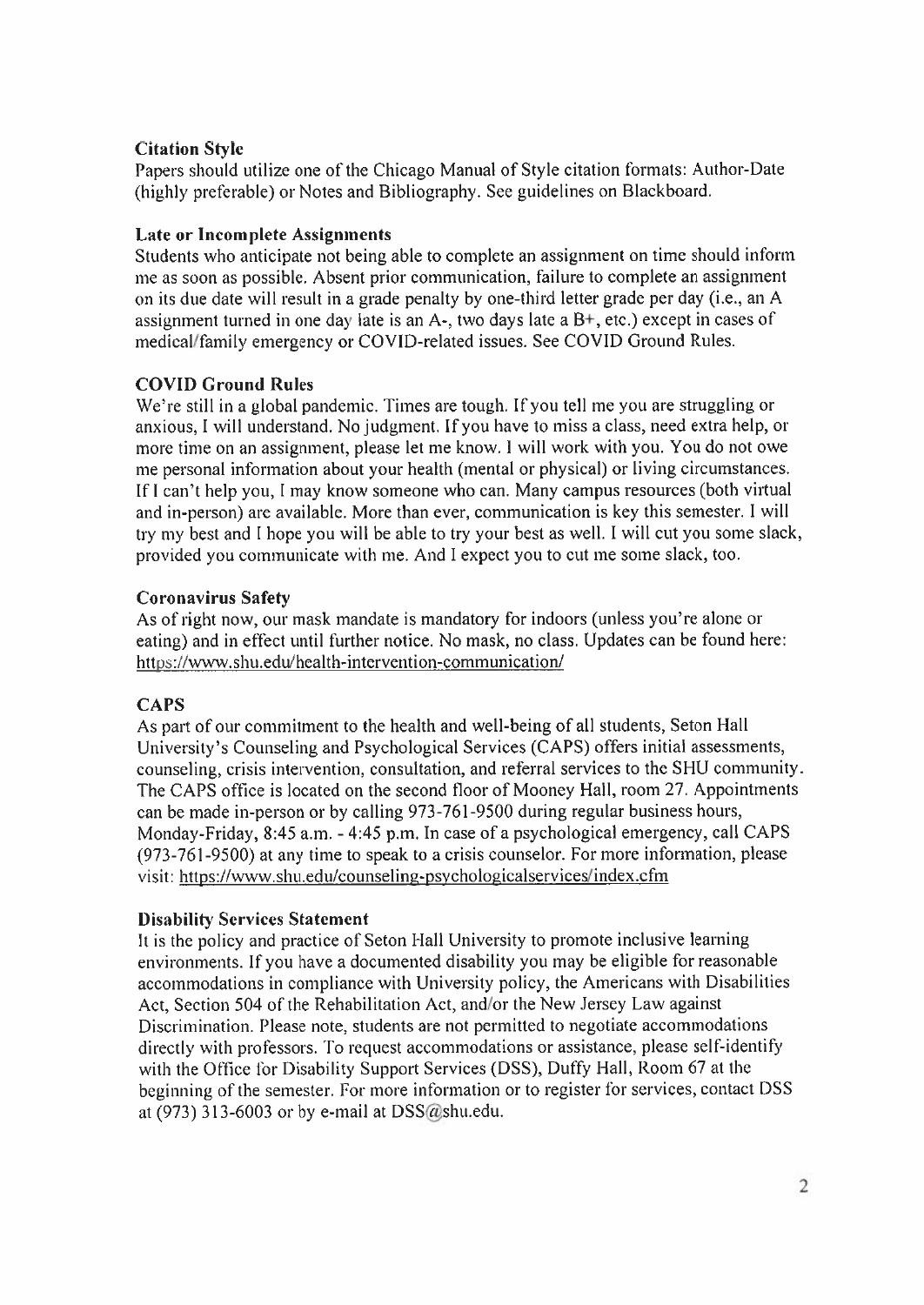Required Readings:

All readings are on Blackboard. Readings marked with \* are recommended.

# **Week 1 : Tue, 8/31, Thu** 9/2 - **Religion and Politics until the 1960s (and Today)**

Eduardo Campos Lima, "Black Lives Matter is inspiring demonstrations all over Latin America," *America Magazine* (June 22, 2020)

https://www.americamagazine.org/politics-societv/2020/06/22/black-lives-mattermovement-latin-america-protests

- Eduardo Campos Lima, "As Covid-19 crisis grows, Latin America's basic ecclesial communities step up to help," *America Magazine* (June 8, 2020) https://www.americamagazine.org/politics-societv/2020/05/Q4/covid-19-crisisgrows-latin-americas-basic-ecclesial-communities-step
- Sharon Kuruvilla, "Catholicism's Civil War Spills Into Bolivia," *Foreign Policy* (Dec. 1, 2019: 4 pgs.).
- Tom Phillips, "Even <sup>a</sup> priest in Brazil is not spared rage of Bolsonaro supporters," *The Guardian* (Aug. 5, 2021: 5 pages).
- Jeffrey Gorsky, "How Racism Was First Officially Codified in 15th-Century Spain," *Atlas Oscura* (Dec. 22, 2016)

https://www.atlasobscura.com/articles/how-racism-was-first-officiallv-codified-in-15thcenturv-spain

- David Tombs, "Part I: Power and Privilege 1492-1959," *Latin American Liberation Theology* (2002: 3-64).
- \*Richard Gribble, "Anti-Communism, Patrick Peyton, CSC and the C.I.A.," *Journal of Church & State* (2003: 535-558).

# **Week 2: Tue 9/7, Thu 9/9 - Vatican II, Medellin, and Evolving Catholicism**

- David Tombs, "Chapter 4: Reform and Renewal, 1960-1965," *Latin American Liberation Theology* (2002: 67-86).
- Matthew O'Meagher, "Before Liberation Theology: Catholicism, Development, and the Christian Revolution in Latin America, 1959-68," *Journal of Iberian and Latin American Studies* (Dec 1997: 55-71).
- CELAM (Conference of Latin American Bishops), *The Church in the Present-Day Transformation of Latin America in the Light of the Council: Medellin Conclusions* (1968/1970: 57-68).
- \*Mary Roldan, "Accion Cultural Popular, Responsible Procreation, and the Roots of Social Activism in Rural Colombia," *Latin American Research Review* (2014: 27-44).

# **Week 3: Tue 9/14, Thu 9/16 -Christian Democratic Political Parties**

- Andrew J Kirkendall, "Paulo Freire, Eduardo Frei, Literacy Training and the Politics of Consciousness Raising in Chile, 1964 to 1970 *f Journal of Latin American Studies* (Nov 2004: 687-717).
- Scott Mainwaring, "The Transformation and Decline of Christian Democracy in Latin America," in Mainwaring and Scully, eds., *Christian Democracy in Latin America: Electoral Competition and Regime Conflicts* (2003: 364-383).
- Luis Felipe Mantilla, "Scripture, structure and the formation of Catholic parties: The case of Venezuela," *Party Politics* (Sept 2012: 369-390).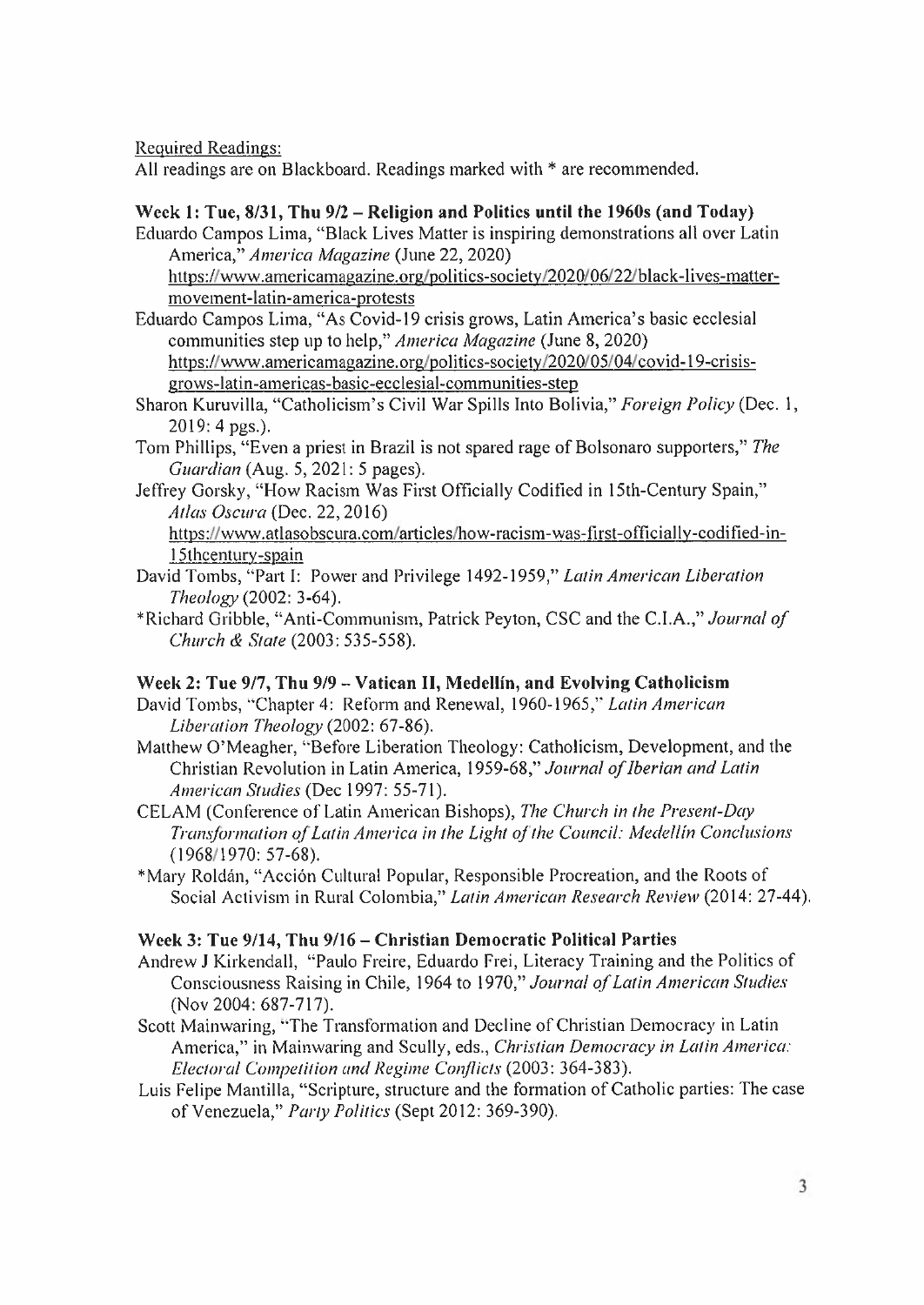#### **Week 4: Tue 9/21, Thu 9/23 -Liberation Theology and its Detractors**

Paulo Freire, ''Conscientisation" *CrossCurrents,* (Spring 1974: 23-31).

Hosffman Ospino and Rafael Luciani, "How Latin America influenced the entire Catholic Church," *America Magazine* (September 3, 2018).

Archbishop Marcos McGrath, "Ariel or Caliban?" *Foreign Affairs* (Oct 1973: 75-95).

- George Weigel, Selections from *Witnessto Hope: The Biography of Pope John Paul II* (1999: 281-290; 440-444; 457-459).
- \*Cardinal Joseph Ratzinger, "Liberation Theology," in Alfred Hennelly, ed., *Liberation Theology: <sup>A</sup> Documentary History* (1984/1990: 367-374).
- \*Gustavo Gutierrez, "Notes for <sup>a</sup> Theology of Liberation," *Theological Studies,* 31:2 (1970: 243-261).

\*Jean-Bertrand Aristide, "The Church in Haiti-Land of Resistance," *Caribbean Quarterly* (March 1991: 108-113).

#### **Week 5: Tue 9/28, Thu 9/30 - Father Camilo Torres and "Revolutionary Priests" \*\*Essay #1 is due on Thursday for Peer Review\*\***

- Gerald Theisen, "The Case of Camilo Torres Restrepo," *Journal of Church & State* 301 (1974: 300-316).
- Camilo Torres, "Crossroads of the Church in Latin America," "Platform of the United Front of the Colombian People," "Why I Am Not Participating in Elections," "Message to Christians," \*"The Platform and the Revolution," "Message to the Students," and \*"Message to Colombians from the Mountains," and Latin American Priests, "Latin America: Lands of Violence," in *Revolutionary Priest: The Complete Writings and Messages of Camilo Torres* (1971: 327-334, 306-310, 364-369, 400- 405, 425-427, 442-446).
- Daniel Levine and Alexander Wilde, "The Catholic Church, 'Politics,' and Violence: The Colombian Case," *The Review of Politics* (Apr 1977: 220-249).
- '•'Michael Dodson, "The Christian Left in Latin American Politics," *Journal of Interamerican Studies and World Affairs* (Feb 1979: 45-68).

#### **Week 6: Tue 10/5, Thu 10/7 - Dictatorships and Human Rights Abuses**

- Mario Aguilar, "Cardinal Raul Silva Henriquez, the Catholic Church, and the Pinochet Regime, 1973-1980: Public Responses to <sup>a</sup> National Security State," *The Catholic Historical Review* (Oct 2003: 712-731).
- Anthony Gill, "Rendering Unto Caesar?: Religious Competition and Catholic Political Strategy in Latin America, 1962 - 1979," *American Journal of Political Science* 38 (May 1994: 403-425).
- Benjamin Goldfrank and Nicholas Rowell, "Church, State, and Human Rights in Latin America," *Politics, Religion, and Ideology* (March 2012: 25-51).
- \*Maria Soledad Catoggio, "Religious Beliefs and Actors in the Legitimation of Military Dictatorships in the Southern Cone, <sup>1964</sup> <sup>1989</sup>," *Latin American Perspectives* (Nov 2011: 25-37).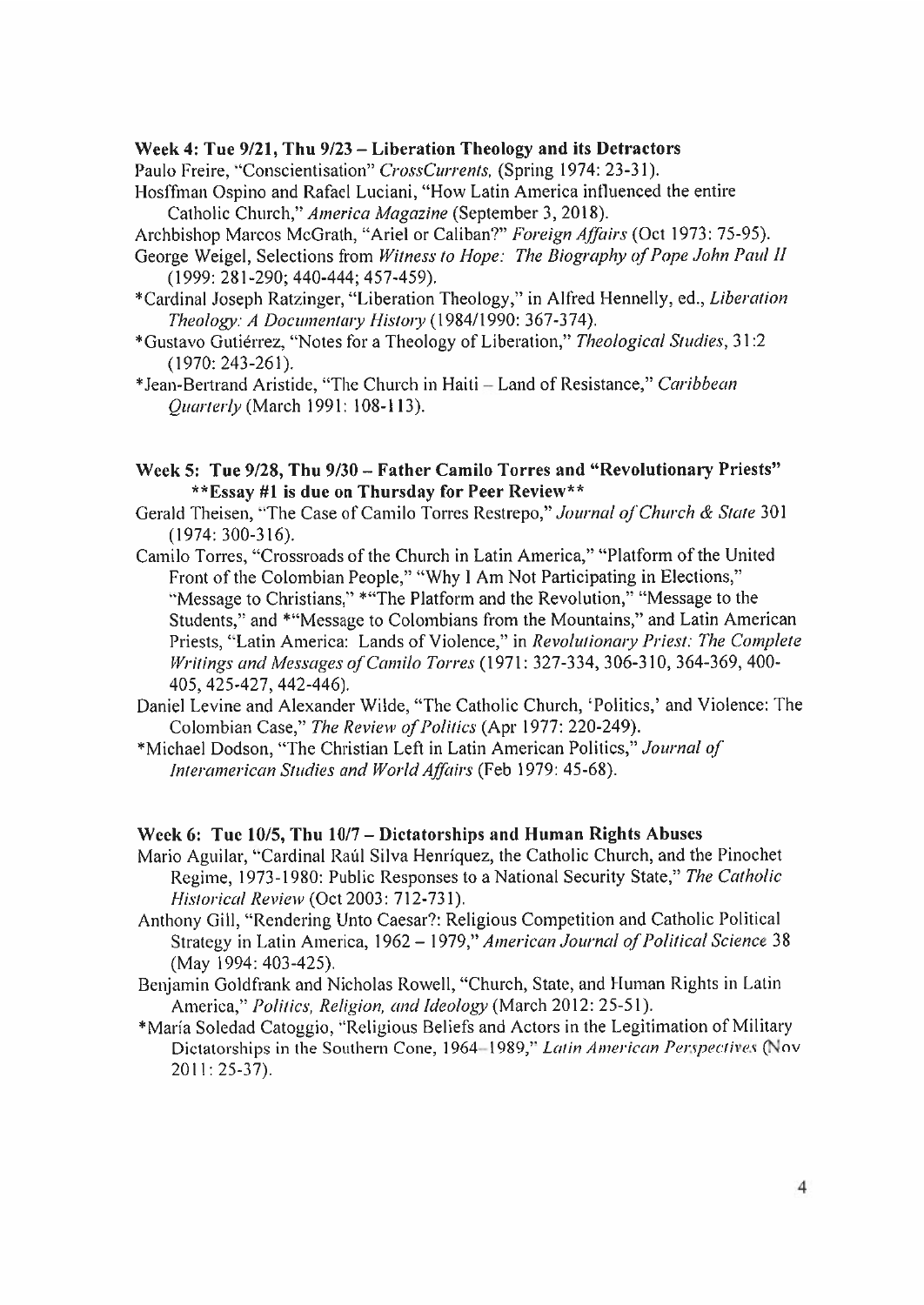#### **Week 7: Thu 10/14 - Archbishop Romero & El Salvador'<sup>s</sup> Civil War (Movie: "Romero")**

Archbishop Oscar Romero, "The Last Sermon" (1980: 4 pgs.).

- Melissa Vida, "One year after his canonization, is St. Óscar Romero still 'the people's saint' in El *Salvador?' America Magazine* (Oct. 14, 2019: 6 pgs.).
- Elizabeth Jean Wood, "The Puzzle of Insurgent Collective Action," *Insurgent Collective Action and Civil War in El Salvador* (2003: 1-30).
- Jose Antonio Lucero, "Friction, Conversion, and Contention: Prophetic Politics in the Tohono O'odham Borderlands," *Latin American Research Review* (2014: 169-184).

#### **Week 8: Tue 10/19, Thu 10/21 -The Rise (or Rebirth) of Religious Pluralism**

- Morello SJ, Gustavo, Catalina Romero, Hugo Rabbia, and Nestor Da Costa, "An Enchanted Modernity: Making Sense of Latin America'<sup>s</sup> Religious Landscape." Critical Research on Religion 5:3 (2017: 308-26).
- R. Andrew Chesnut, "Conservative Christian Competitors: Pentecostals and Charismatic Catholics in Latin America'<sup>s</sup> New Religious Economy," *SAIS Review of International Affairs* (Winter-Spring 2010: 91-103).
- Cody Weddle, "Latin American Catholics say 'personal' experiences boost evangelicals" *America Magazine* (May 2, 2018: 5 pgs.)
- Pick one (or more!) of the following:
- "" John Burdick, "Why is the Black Evangelical Movement Growing in Brazil?" *Journal of Latin American Studies* (May 2005: 311-332).
- \*Rachel Corr, "Conversion to Native Spirituality in the Andes: From Corpus Cristi to Inti Raymi," in Steigenga and Cleary, eds., *Conversion of <sup>a</sup> Continent: Contemporary Religious Change in Latin America* (2008: 174-198).
- \*Jalane Schmidt, "The Antidote to Wall Street?: Cultural and Economic Mobilizations of Afro-Cuban Religions," *Latin American Perspectives*(May 2016: 163-185).
- \*Nestor Da Costa, "Non-Affiliated Believers and Atheists in the Very Secular Uruguay," *Religions* (January 2020: 1-13).
- \*James Padilioni Jr., "A Miami *Misterio*: Sighting San Martin de Pones at the Crossroads of Catholicism and Dominican Vodu," *U.S. Catholic Historian* (Spring 2020: 85-111).
- \*Robert Brenneman, "Wrestling the Devil: Conversion and Exit from Central American Gangs," *Latin American Research Review* (2014: 112-128).
- \*Timothy Steigenga and Edward Cleary, "Understanding Conversion in the Americas," in Steigenga and Cleary, eds., *Conversion of <sup>a</sup> Continent: Contemporary Religious Change in Latin America* (2008: 3-32).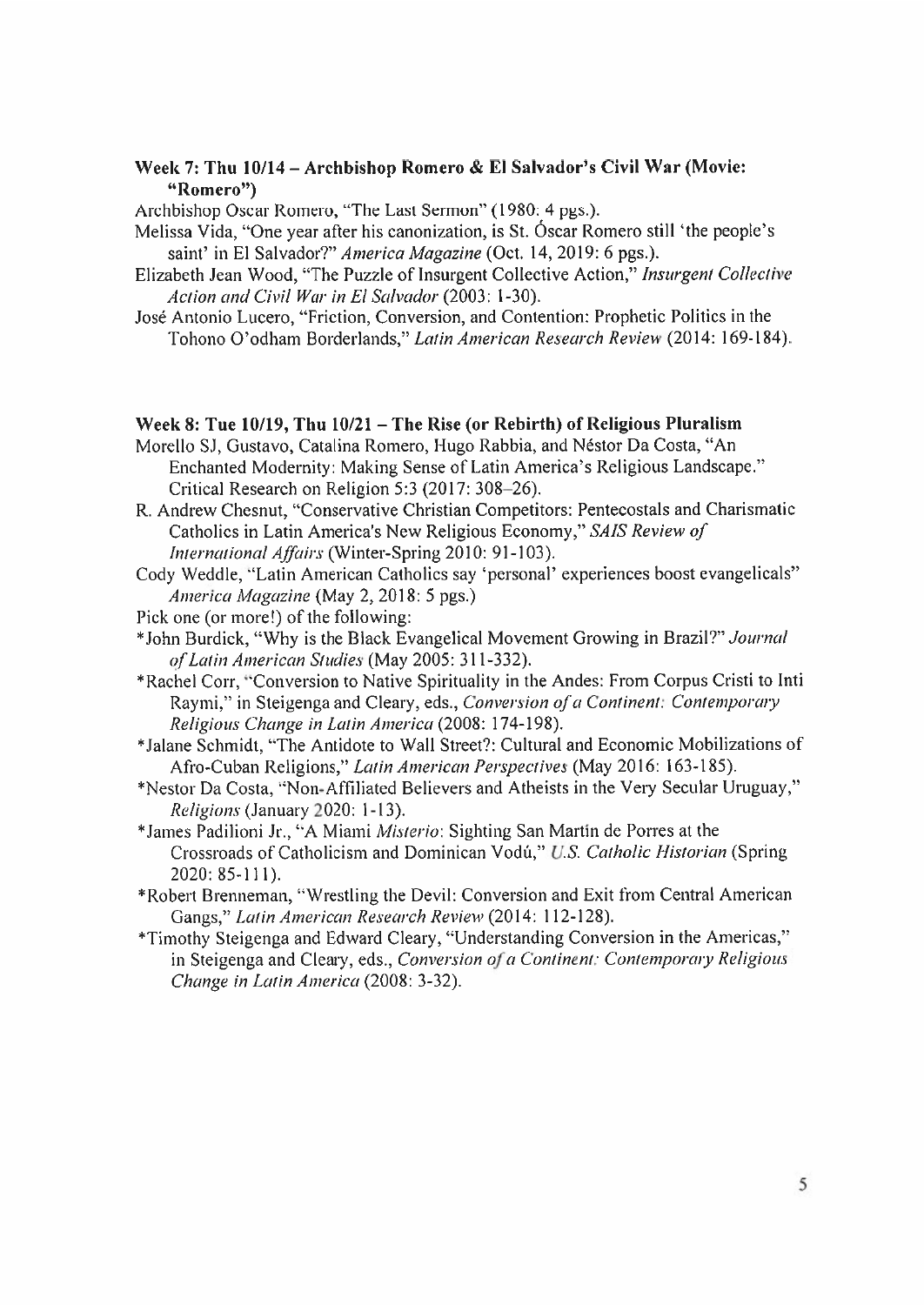#### **Week 9: Tue 10/26, Thu 10/28 - Religion and Contemporary Politics #1**

Daniel Philpott, "The Catholic Wave," *Journal of Democracy* (April 2004: 32-46). Emelio Betances, "The Catholic Church and Political Mediation in the Dominican

- Republic: <sup>A</sup> Comparative Perspective," *Journal of Church and Stale* (Spring 2004: 341-364).
- David Smilde and Coraly Pagan, "Christianity and Politics in Venezuela's Bolivarian Democracy: Catholics, Evangelicals and Political Polarization," in Smilde and Hellinger, eds., *Venezuela's Bolivarian Democracy: Participation, Politics, and Culture under Chavez* (2011: 1-26).
- Alfred Stepan, "Religion, Democracy, and the 'Twin Tolerations,'" *Journal of Democracy* (Oct 2000: 37-57).
- **Week 10: Tue 11/2, Thu 11/4 - Religion and Contemporary Politics #2 \*\*Essay #2 is due on Thursday for Peer Review\*\***
- Jennifer Scheper Hughes and Maria das Dores Campos Machado, "Spirits, Bodies, and Structures: Religion, Politics, and Social Inequality in Latin America," *Latin American Perspectives* (May 2016: 4-14).
- Cristian Parker, "Religious Pluralism and New Political Identities in Latin America," *Latin American Perspectives* (May 2016: 15-30).
- Taylor Boas, "The Electoral Representation of Evangelicals in Latin America," *Oxford Encyclopedia of Latin American Politics* (forthcoming; 30 pgs).
- Kirsten Weld, "Holy War: Latin America's Far Right," *Dissent* (Spring 2020: 57-65).
- Carlos GSM Smiderle and Wania AB Mesquita, "Political Conflict and Spiritual Battle: Intersections between Religion and Politics among Brazilian Pentecostals," *Latin American Perspectives* (May 2016: 85-103).
- Hector Martinez-Ramirez, "Pentecostal expansion and political activism in Puerto Rico," *Caribbean Studies* (January-June 2005: 113-147).

#### **Week 11: Tue, 11/9, Thu 11/11 - Religion and Contemporary Politics #3**

- Daniel Levine, "What Pope Francis Brings to Latin America," CLALS Working Paper N. 11 (March 2016: 2-16).
- Alejandro Nava, "Barrio Music, Spirituality, and Social Justice in Latino Hip-Hop," *The Oxford Handbook of Latino Studies* (2020: 236-261).
- Artionka Capiberibe, "Reaching Souls, Liberating Lands: Cross-cultural Evangelical Missions and Bolsonaro's Government," *Brazilian Political Science Review* 15:2 **(**2021**:** 1 **-**22**).**
- Javier Arellano-Yanguas, "Religion and Resistance to Extraction in Rural Peru: Is the Catholic Church Following the People?" *Latin American Research Review* (2014: 61-80).
- Frances Hagopian, "Latin American Catholicism in an Age of Religious and Political Pluralism: <sup>A</sup> Framework For Analysis," *Comparative Politics* (Jan 2008: 149-168).